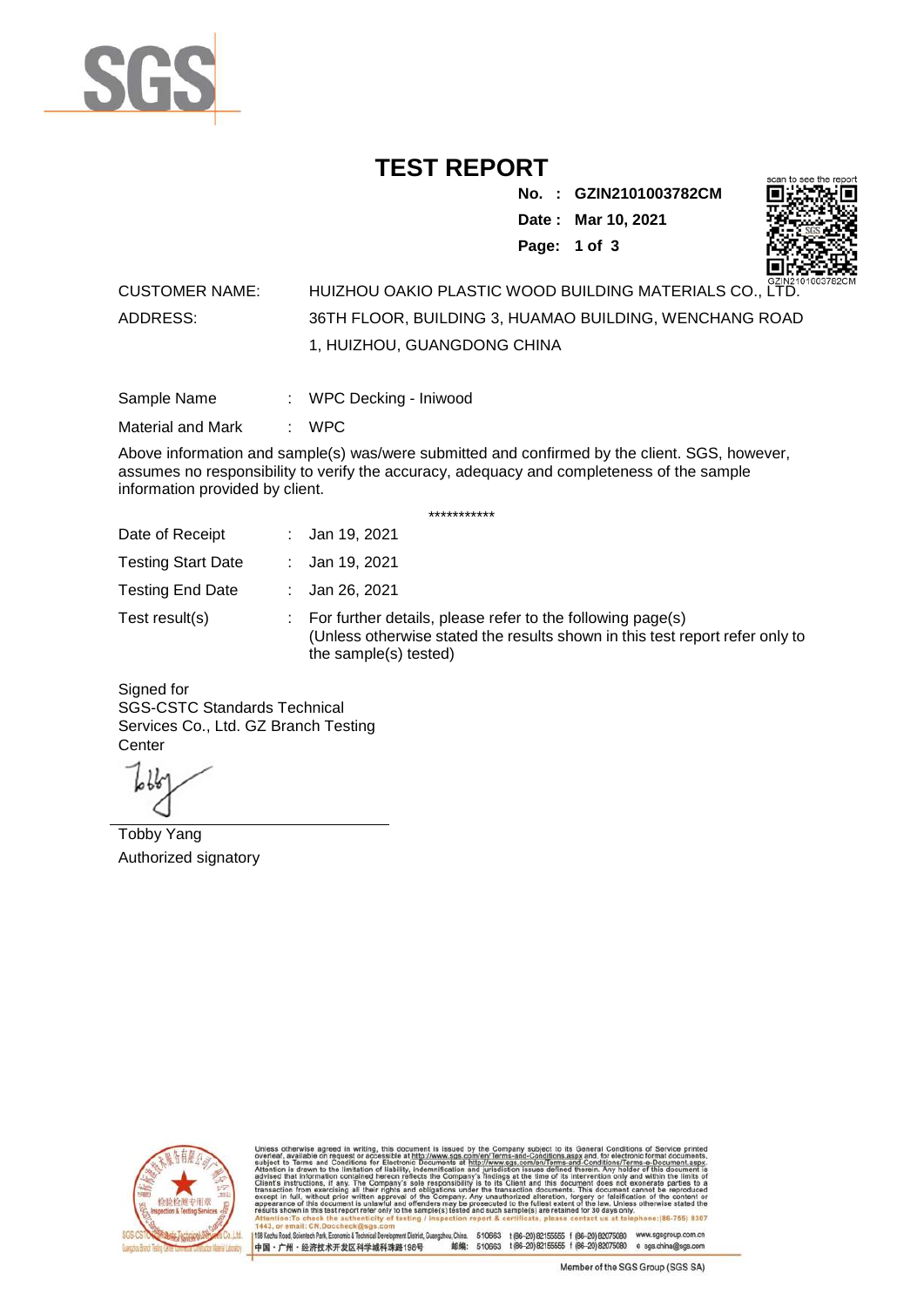

## **TEST REPORT**

**No. : GZIN2101003782CM Date : Mar 10, 2021 Page: 2 of 3** 

Summary of Results:

| No. | Test Item.                                 | <b>Test Method</b>                                                                        | Result                                                            | Conclusion |
|-----|--------------------------------------------|-------------------------------------------------------------------------------------------|-------------------------------------------------------------------|------------|
|     | Creep behaviour-<br>Unknown span in<br>use | With reference to EN<br>15534-1:2014+A1:2017<br>Section 7.4.2 and client's<br>requirement | Creep factor $(C_i)$ : 0.87<br>Creep recovery $(E_{rc})$ :<br>43% | Pass       |

Note: Pass : Meet the requirements; Fail : Does not meet the requirements;

/ : Not Apply to the judgment.

Original Sample Photo:





Conditions/Terms-e-Docu<br>Irein, Any holder of this d 8307 198 Kezhu Road, Scientech Park, Economic & Technical Develop 中国·广州·经济技术开发区科学城科珠路198号